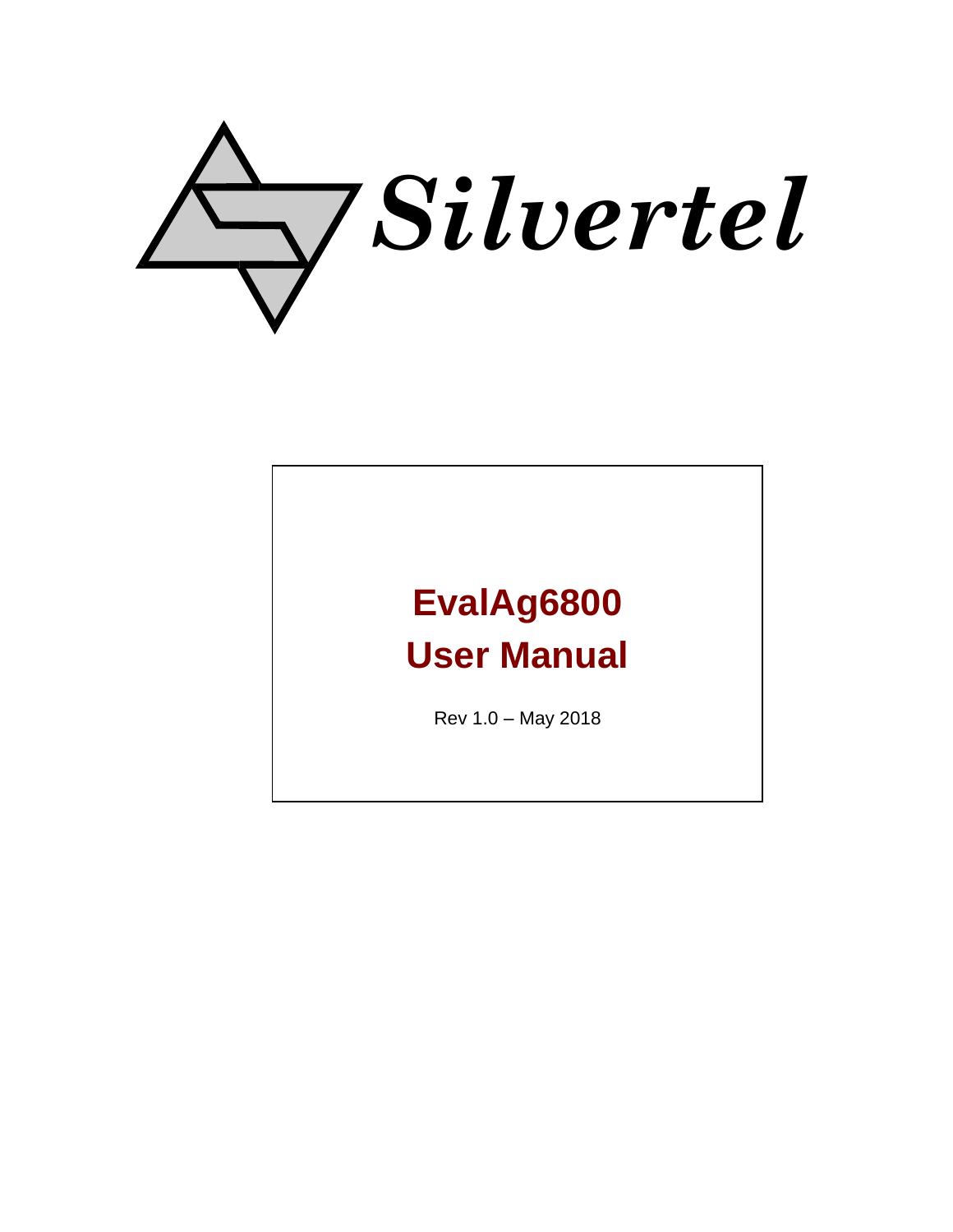## <span id="page-1-0"></span>1 Table of Contents

| $\mathbf 1$    |     | <b>Table of Contents</b>                  |   |
|----------------|-----|-------------------------------------------|---|
| 2 <sup>2</sup> |     | <b>Table of Figures</b>                   |   |
| 3              |     | <b>Kit Contents</b>                       | 2 |
| 4              |     | <b>Introduction</b>                       | 2 |
|                |     |                                           |   |
|                |     | 5 Evaluation Board Description for Ag6800 |   |
|                |     |                                           |   |
|                |     |                                           |   |
|                |     |                                           |   |
| 6              |     | Set-up                                    |   |
|                |     |                                           |   |
|                | 6.2 |                                           |   |

## <span id="page-1-1"></span>2 Table of Figures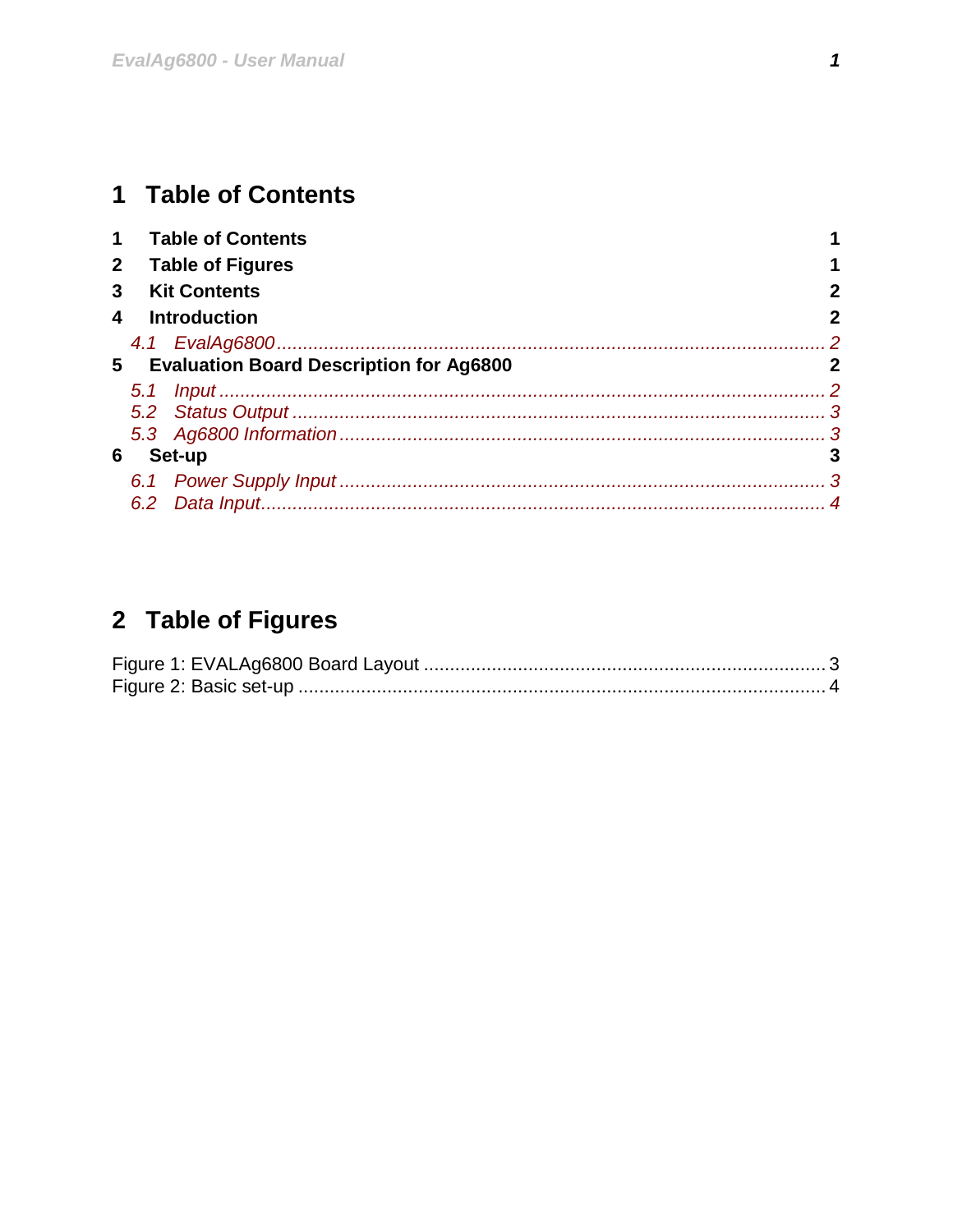## <span id="page-2-0"></span>**3 Kit Contents**

- $\triangleright$  Ag6800 Evaluation Board
- $\triangleright$  Ag6800 PSE Module

## <span id="page-2-1"></span>**4 Introduction**

This manual is intended to be a guide to using the "EVALAg6800 evaluation board", with the following Silver Telecom IEEE802.3bt PSE module: -

#### Ag6800

The board is designed to handle 10/100/1000/10GBASE-T Ethernet data rates.

### <span id="page-2-2"></span>*4.1 EvalAg6800*

The EVALAG6800 evaluation board is fitted with SilverTel's Ag6800 IEEE802.3bt PSE module and can be used to power IEEE compliant PD's through its RJ45 output connector J101.

## <span id="page-2-3"></span>**5 Evaluation Board Description for Ag6800**

#### <span id="page-2-4"></span>*5.1 Input*

The EVALAG6800 evaluation board should be powered using a DC Power supply delivering between +52V to +57V. The positive supply should be connected to either JP1 or pin 1 of J3 and 0V to either JP2 or pin 2 of J3.

If LED1 is illuminated then there is power going to the Ag6800 input.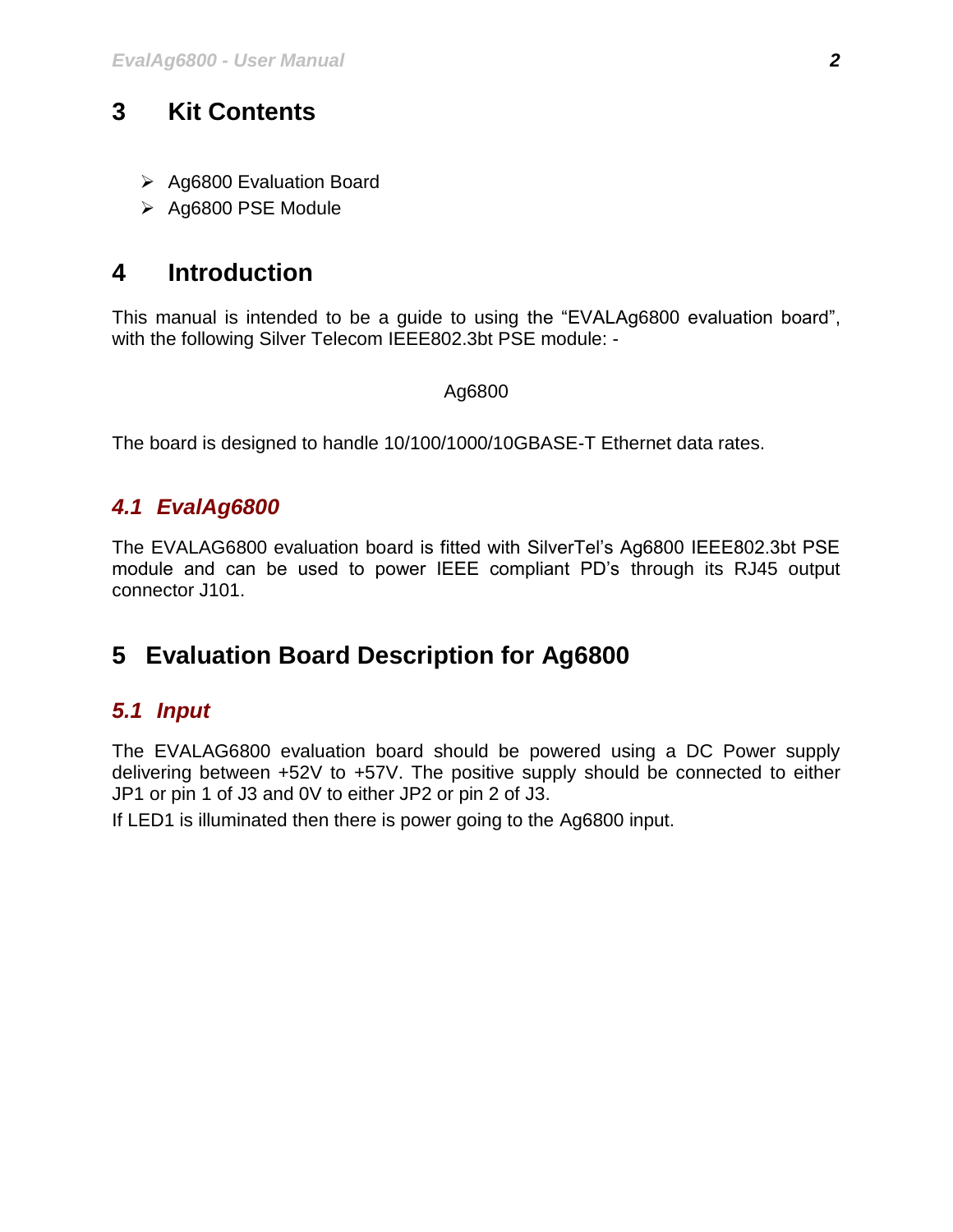

Figure 1: EVALAg6800 Board Layout

<span id="page-3-4"></span>Data input into the EVALAG6800 is through the connector J100 which is passed through the data transformer T100 and transferred out via connector J101. The Ag6800 output power is added to the output center taps of the data transformer T100, to output on to J101 with the data (see Figure 1). When the Ag6800 module output is ON, LED2 will be illuminated.

#### <span id="page-3-0"></span>*5.2 Status Output*

The Status output pin is a low drive logic output and is connected to an LED drive circuit connected across the input rail; however this can be isolated by removing the link LK1.

This will illuminate once connected and powering an IEEE compliant PD - Please see datasheet section 7 for full information.

#### <span id="page-3-1"></span>*5.3 Ag6800 Information*

Full operating conditions, feature sets including powering legacy systems such as POH can be found in the product datasheet, available from [www.silvertel.com.](http://www.silvertel.com/)

## <span id="page-3-2"></span>**6 Set-up**

#### <span id="page-3-3"></span>*6.1 Power Supply Input*

Figure 2 shows the basic set up using the EVALAG6800 evaluation board along with the EVALAG5800 evaluation board with a power supply input to JP1.